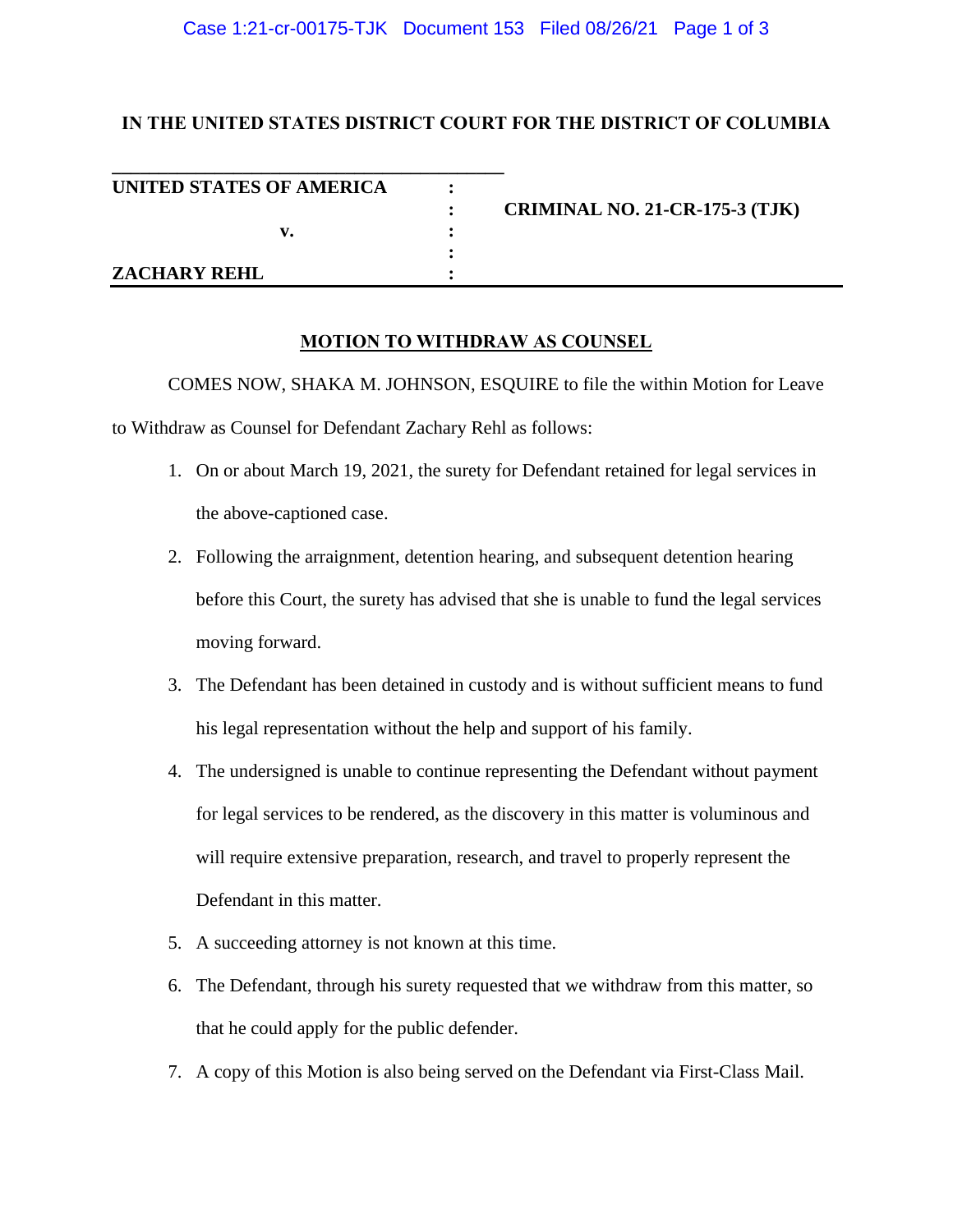**WHEREFORE**, Shaka M. Johnson, Esquire respectfully request that this Court grant his

Motion to Withdraw as Counsel and grant him leave to withdraw his appearance for Zachary

Rehl.

**DATED: April 26, 2021**

Respectfully submitted,

/s/ Shaka M. Johnson Shaka M. Johnson, Esquire

**Law Office of Shaka Johnson, LLC** 1333 Christian Street Philadelphia, PA 19147  $(215) 732 - 7900$ Shaka@Shakajohnsonlaw.com